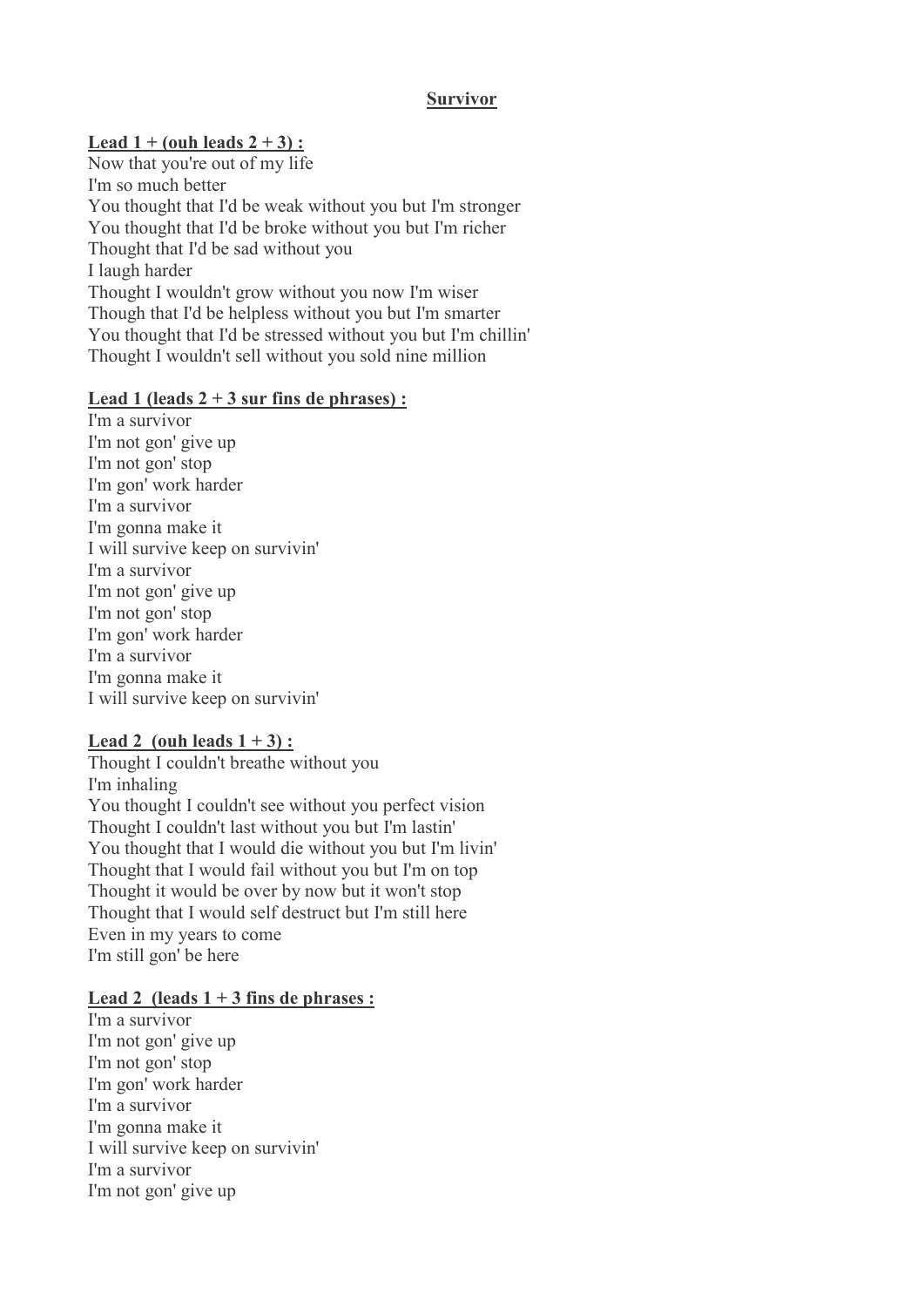I'm not gon' stop I'm gon' work harder I'm a survivor I'm gonna make it I will survive keep on survivin'

# **Lead 3 (leads 1+3 ouh et réponses) :**

Wishin' you the best pray that you are blessed Bring much success, no stress and lots of happiness I'm not gon' blast you on the radio I'm not gon' lie on you and your family I'm not gon' hate on you in the magazines I'm not gon' compromise my christianity You know I'm not gon' diss you on the internet 'Cos my mama taught me better than that

### **Lead 3 (leads 1+2 sur fins de phrases) :**

I'm a survivor I'm not gon' give up I'm not gon' stop I'm gon' work harder I'm a survivor I'm gonna make it I will survive keep on survivin' I'm a survivor I'm not gon' give up I'm not gon' stop I'm gon' work harder I'm a survivor I'm gonna make it I will survive keep on survivin'

## **Lead 2 et 3 en alterné :**

Oh oh oh oh oh oh oh oh oh oh oh oh oh oh oh ooh oh

## **Lead 1 :**

After all of the darkness and sadness soon comes happiness If I surround myself with positive things I'll gain prosperity

#### Lead 1 (leads  $2 + 3$  sur fins de phrases) :

I'm a survivor I'm not gon' give up I'm not gon' stop I'm gon' work harder I'm a survivor I'm gonna make it I will survive keep on survivin'